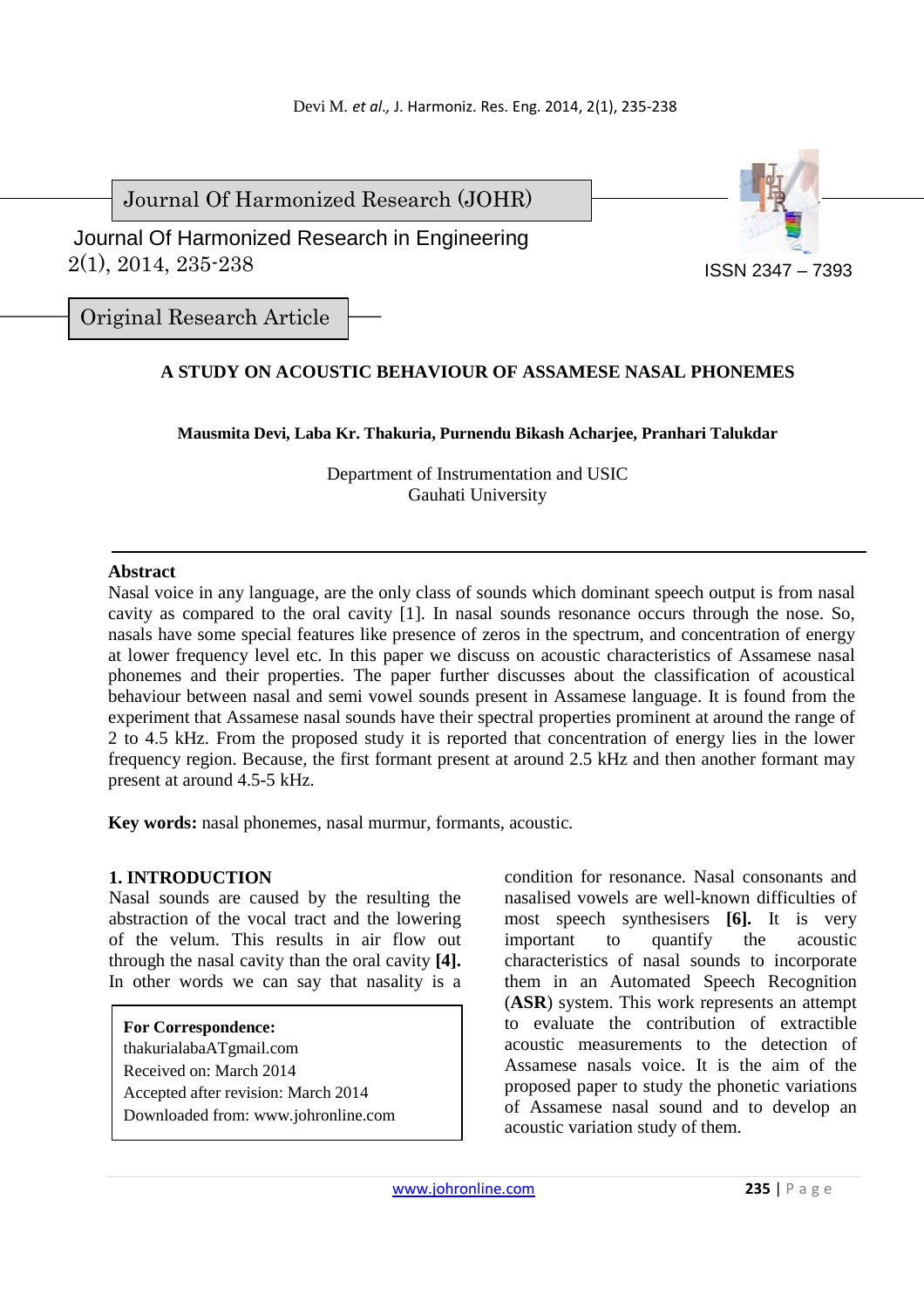# **1.1 Back ground of the study**

Assamese is an Indo-Aryan language spoken by the Assamese people in general. The mixed Aryan culture and the mongoloid culture gave birth to a new culture. So, every community from this region always exhibits their indigenous culture with diversity. It is the link language for the people living in Assam and adjoining states of Arunachal Pradesh, Meghalaya, and Nagaland etc. This language has

come from Sanskrit as its offshoot, through different stages of development.



Fig-1: Proto Indo-European Family Tree The ASSAMESE phonemic structure consists of eight vowels, ten diphthongs, twenty-one consonants and two semi vowels **[7].** The ASSAMESE vowels and consonants are shown in the tables below.

|                   | <b>Front</b> | <b>Central</b> | <b>Back</b> |  |
|-------------------|--------------|----------------|-------------|--|
| <b>Close</b>      |              |                | u û         |  |
| <b>Half-close</b> | e ê          |                | 0ô          |  |
| <b>Half-open</b>  | ε            |                | $\Omega$    |  |
| Open              |              |                |             |  |

**Table 1:** Vowels in ASSAMESE.

Nasals  $(\text{m}, \text{m})$  and  $\text{m}$  for Assamese language) are produced when the velum lowers to allow coupling to the nasal cavity and a complete closure is formed in the oral cavity. The nasal consonants are lower in intensity than vowel.

| <b>Nature</b>     | of Bi-                 | <b>Alveo</b>                          | Palata Vel |                            | <b>Glotta</b> |
|-------------------|------------------------|---------------------------------------|------------|----------------------------|---------------|
| <b>Articula</b>   | labial                 | lar                                   |            | ar                         |               |
| tion              |                        |                                       |            |                            |               |
| <b>Plosive</b>    | b                      | d                                     |            | Κ<br>g                     |               |
|                   |                        |                                       |            |                            |               |
|                   | $b^{\mathsf{h}}$<br>ph | $t^h$<br>$\boldsymbol{d}^{\text{fi}}$ |            | $g^{\mathsf{fi}}$<br>$k^h$ |               |
| <b>Fricativ</b>   |                        |                                       |            |                            |               |
| e                 |                        | S<br>Z                                |            | X                          | ĥ             |
|                   |                        |                                       |            |                            |               |
| <b>Nasal</b>      | М                      | n                                     |            | Ŋ                          |               |
| <b>Lateral</b>    |                        |                                       |            |                            |               |
| <b>Rolled</b>     |                        | r                                     |            |                            |               |
| <b>Semi Vowel</b> | W                      |                                       | J          |                            |               |

**Table 2:** Consonants in ASSAMESE

# **2. Experimental Procedure 2.1 Data Collection**

For this study all the words are on the format either on (CVN or NVC) format. Where C represents oral consonant, N stood for nasal consonant /m, n,  $\eta$  / and V referred to the vowels. All the words considered are of single syllable or mono syllabic. Because, single syllabic word avoids the effect of co articulation across syllable boundaries [8]. The words are first recorded and then analyse their nasality effects in nasal context viz CVN and NVC. In CVN context the vowels followed the nasal consonant /m, n,  $\eta$  /. In the second nasal context i.e. NVC, the vowels are preceding the nasal consonant. So, in both the context regressive and progressive nasalization are studied.

### **2.2 Subjects**

In this study, male subjects are selected. Because, the study needs the participants with the low fundamental frequency. So that the harmonics showing nasality effects could be traced in spectrum accurately **[8].** Five speakers are used to record the Assamese words. All the speakers from the same dialect. All subjects use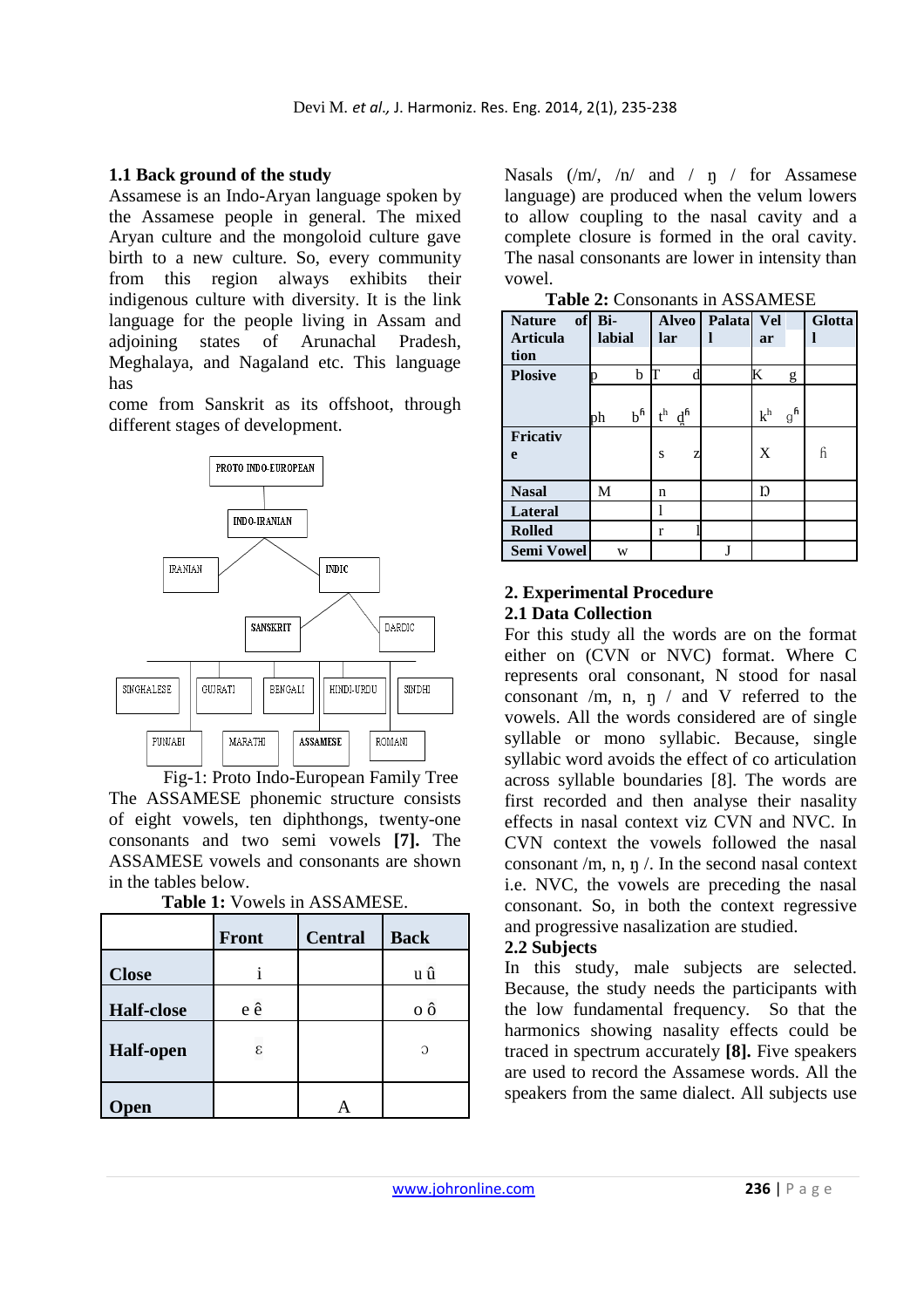Assamese language in their daily life. The age of subjects are ranged from 25-30 years.

## **3. Result and Analysis**

The nasal sounds are analyzed by studying the spectrum. A proper acoustic study for nasal sound is very important for any pattern recognition especially in automated speech recognition. Nasal resembles with vowels<br>sometimes as they referred as voiced they referred as voiced frictionless constituents. In other hand nasal murmur or nasal consonant characterised by a closure phase. Fig **2** and Fig **3** represents the spectrogram of nasal sound of the context CVN and NVC respectively.



Fig 2:-Spectrogram of the word "MUKH" of context NVC



Fig 3:-Spectrogram of the word "NAAK" of context NVC

Except  $/ \eta /$  all the nasal consonant occur initially, medially and finally. / ŋ / does not occur initially **[7].**



Fig 4:-Spectrogram of the word "PAN" of context CVN







 Fig 4:-Spectrogram of the word "RANG" of context CVN

So from the study of above spectrogram it is seen that the all nasal have a very low value for